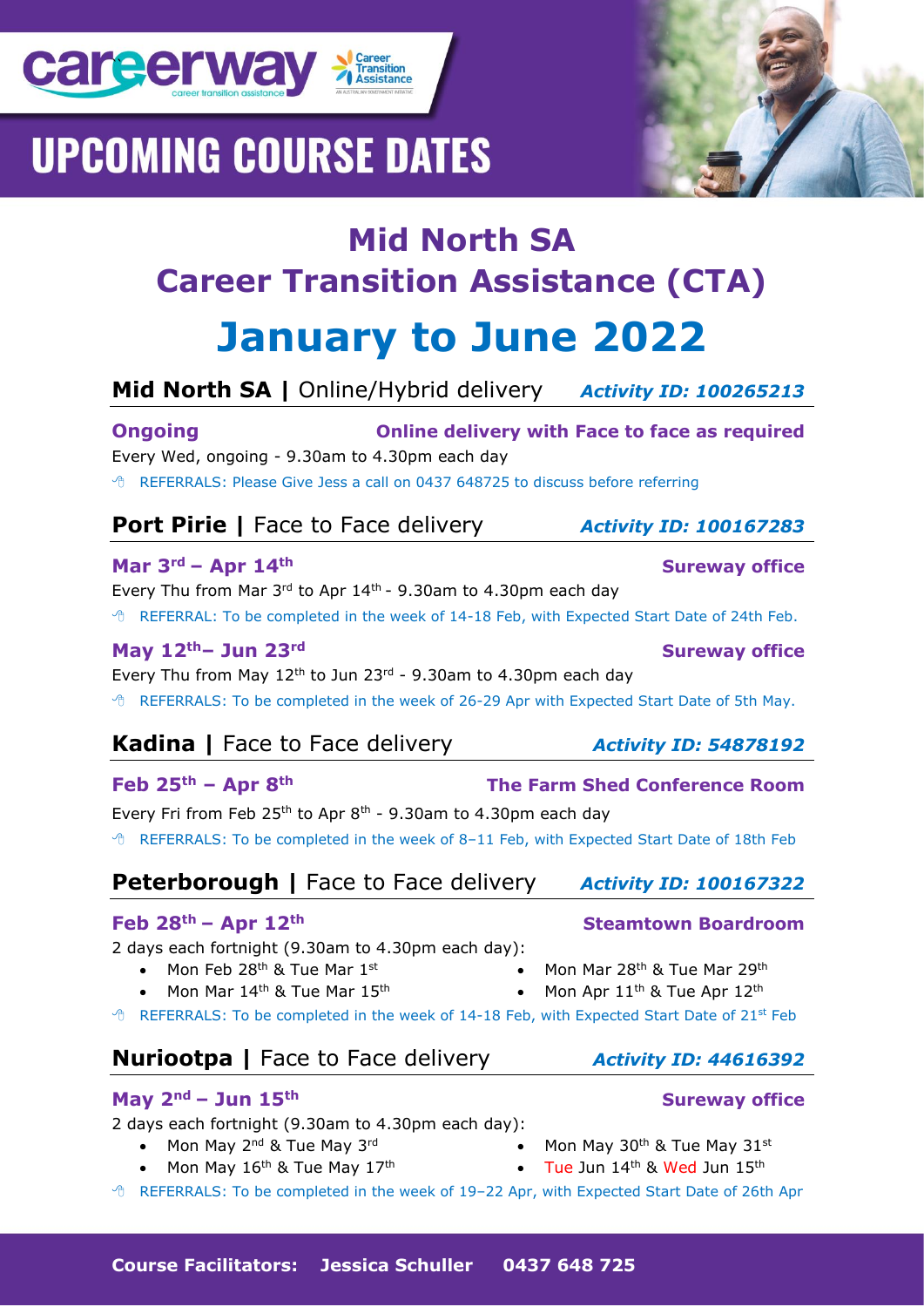**Course Facilitators: Jessica Schuller 0437 648 725**

# **UPCOMING COURSE DATES**

# **July to December 2022**

(All schedules to be confirmed)

| Mid North SA   Online/Hybrid delivery                                                                                                                                                                                                                                                                                                                                           | <b>Activity ID: TBC</b>                         |
|---------------------------------------------------------------------------------------------------------------------------------------------------------------------------------------------------------------------------------------------------------------------------------------------------------------------------------------------------------------------------------|-------------------------------------------------|
| <b>Ongoing</b><br><b>Online delivery with Face to face as required</b><br>Every Wed, ongoing - 9.30am to 4.30pm each day<br><sup>6</sup> REFERRALS: Please Give Jess a call on 0437 648725 to discuss before referring                                                                                                                                                          |                                                 |
| <b>Port Pirie</b>   Face to Face delivery                                                                                                                                                                                                                                                                                                                                       | <b>Activity ID: TBC</b>                         |
| Aug 18th - Sep 29th<br>Every Thu from Aug $18th$ to Sep 29 <sup>th</sup> - 9.30am to 4.30pm each day<br><sup>6</sup> REFERRALS: To be completed in the week of 1-5 Aug, with Expected Start Date of 11th Aug.                                                                                                                                                                   | <b>Sureway office</b>                           |
| Oct $27th$ – Dec $8th$<br>Every Thu from Oct $27th$ to Dec 8 <sup>th</sup> - 9.30am to 4.30pm each day<br><sup>t</sup> REFERRALS: To be completed in the week of 10-14 Oct, with Expected Start Date of 20th Oct                                                                                                                                                                | <b>Sureway office</b>                           |
| <b>Balaklava</b>   Face to Face delivery                                                                                                                                                                                                                                                                                                                                        | <b>Activity ID: TBC</b>                         |
| Aug $19th$ – Sep 30 <sup>th</sup> (To be confirmed)<br>Every Fri from Aug 19th to Sep 30th - 9.30am to 4.30pm each day<br><sup>6</sup> REFERRALS: To be completed in the week of 1 - 5 Aug, with Expected Start Date of 12th Aug                                                                                                                                                | <b>CWA Hall, Balaklava</b>                      |
| <b>Clare</b>   Face to Face delivery                                                                                                                                                                                                                                                                                                                                            | <b>Activity ID: TBC</b>                         |
| Oct 25th - Dec 7th<br><b>Clare Town Hall - Barbara J Long Function Room</b><br>2 days each fortnight (9.30am to 4.30pm each day):<br>Tue 25 <sup>th</sup> & Wed 26 <sup>th</sup> Oct<br>Tue 8 <sup>th</sup> & Wed 9 <sup>th</sup> Nov<br>• Tue $6th$ & Wed $7th$ Dec<br><sup>6</sup> REFERRALS: To be completed in the week of 10-14 Oct, with Expected Start Date of 18th Oct. | Tue 22 <sup>nd</sup> & Wed 23 <sup>rd</sup> Nov |
| <b>Peterborough</b>   Face to Face delivery                                                                                                                                                                                                                                                                                                                                     | <b>Activity ID: TBC</b>                         |
| Oct $31^{st}$ – Dec $12^{th}$<br>Every Mon from Oct $31^{st}$ to Dec $12^{th}$ - 9.30am to 4.30pm each day<br><sup>6</sup> REFERRALS: To be completed in the week of 17 - 21 Oct, with Expected Start Date of 24th Oct                                                                                                                                                          | <b>Steamtown Boardroom</b>                      |
| <b>Jamestown</b>   Face to Face delivery                                                                                                                                                                                                                                                                                                                                        | <b>Activity ID: TBC</b>                         |
| Nov $1^{st}$ – Dec $13^{th}$ Sir Hubert Wilkins Memorial Visitors Centre – Aerodrome<br>Every Tue from Oct $25th$ to Dec 13 <sup>th</sup> - 9.30am to 4.30pm each day                                                                                                                                                                                                           |                                                 |

REFERRALS: To be completed in the week of 17 – 21 Oct, with Expected Start Date of 25th Oct